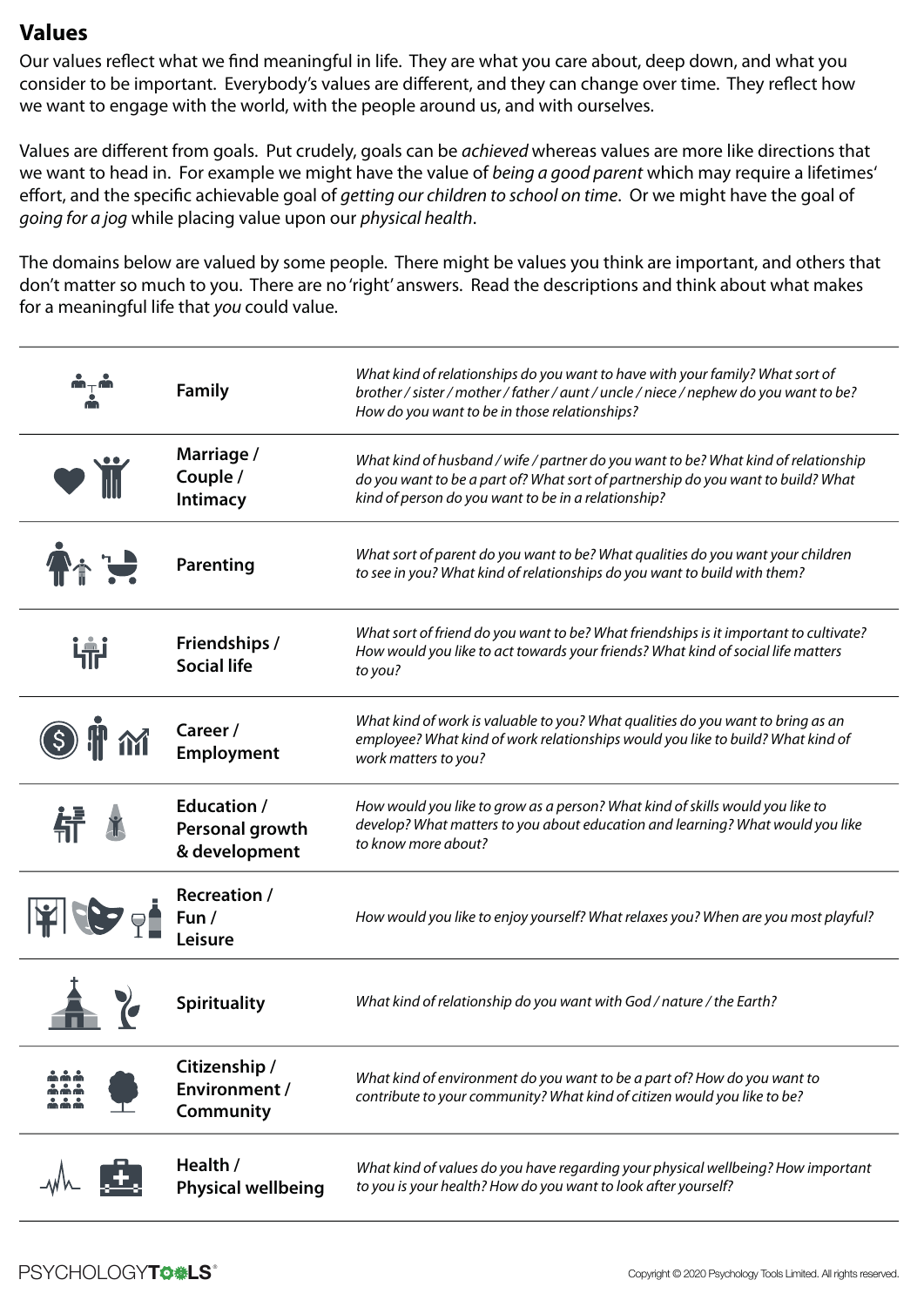- 1. For each of the domains write a brief description of your values (e.g. *to be a caring partner* [marriage], *to never stop learning* [personal development], *to deepen my relationship with nature* [spirituality]).
- 2. Then rate each domain according to how important it is to you (0 = not important, 10 = very important).
- 3. Finally, give each domain a rating according to how successfully you have lived your life in accordance with this value in the past month ( $0 =$  not at all well,  $10 =$  very well).

|                                                                   |                                                        | <b>Description of your values</b> | Importance | <b>Success</b> |
|-------------------------------------------------------------------|--------------------------------------------------------|-----------------------------------|------------|----------------|
| $\mathbf{w}^\perp$ w                                              | <b>Family</b>                                          |                                   |            |                |
| VÏ                                                                | Marriage /<br>Couple /<br>Intimacy                     |                                   |            |                |
| $\blacklozenge$                                                   | Parenting                                              |                                   |            |                |
| 审                                                                 | Friendships /<br><b>Social life</b>                    |                                   |            |                |
| $\mathbf{\tilde{J}}$ $\mathbf{\tilde{M}}$<br>$\left( \xi \right)$ | Career /<br><b>Employment</b>                          |                                   |            |                |
| 战                                                                 | <b>Education /</b><br>Personal growth<br>& development |                                   |            |                |
|                                                                   | <b>Recreation /</b><br>Fun /<br>Leisure                |                                   |            |                |
| 土る                                                                | Spirituality                                           |                                   |            |                |
| $\mathbf{\hat{m}}$ $\mathbf{\hat{m}}$ $\mathbf{\hat{m}}$          | Citizenship /<br><b>Environment /</b><br>Community     |                                   |            |                |
| $M = 1$                                                           | Health /<br><b>Physical wellbeing</b>                  |                                   |            |                |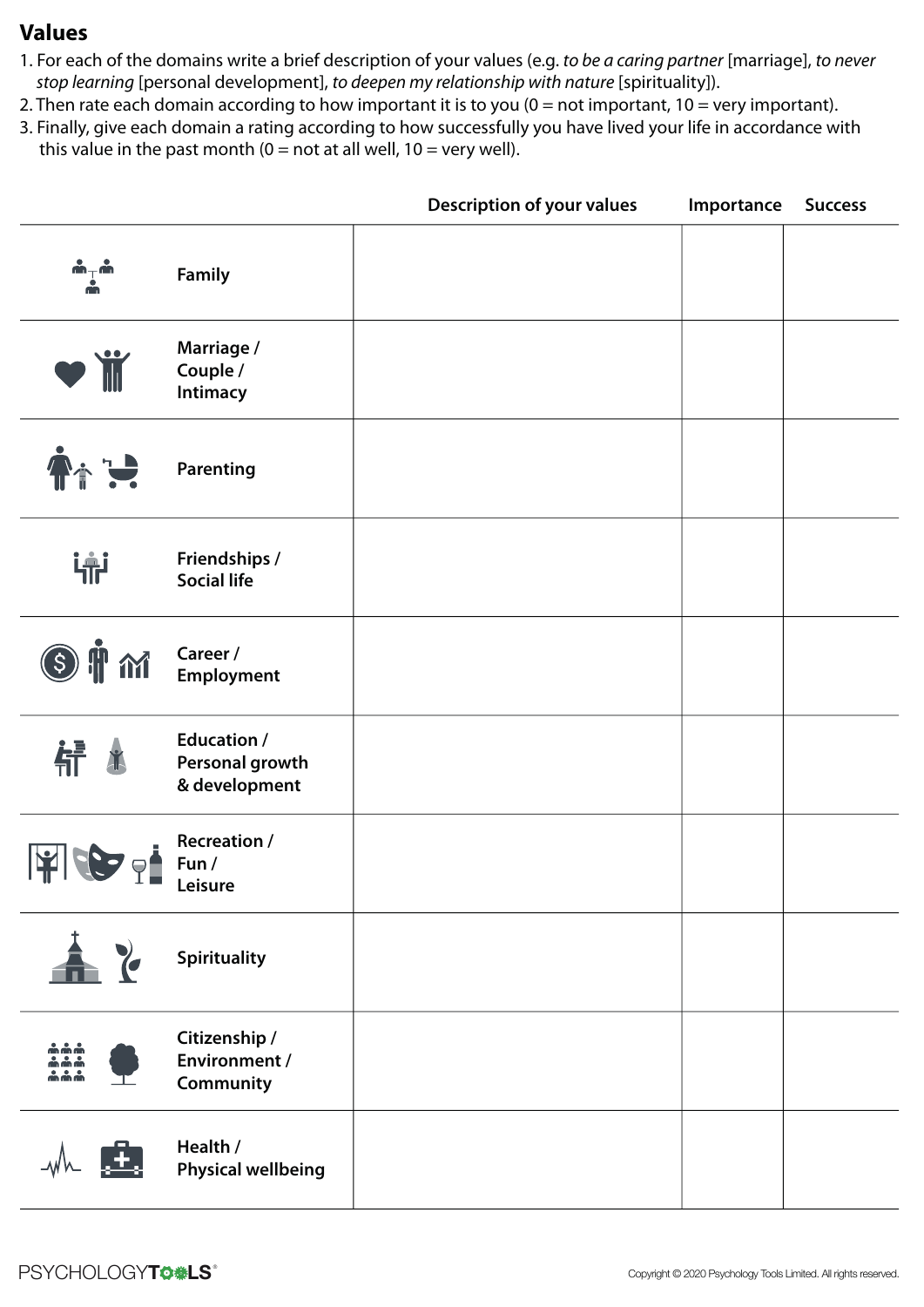Values are what we find meaningful in life. They are what you care about and consider to be important. Values are different for everybody, and they can change over time.

Values are different from goals. Put crudely, goals can be 'achieved' whereas values are more like compass directions that we want to head in. For example we might have the goal of getting our children to school on time, which sits within the value of 'being a good parent', or the goal of going for a jog while placing value upon exercise and physical health.

The domains below are valued by some people. Leaving aside any obstacles for the moment, think about what is important to you, and what you think makes for a meaningful life that you could value.

## **Family relations**

*What kind of relationships do you want with your family? What kind of mother/father/brother/sister/uncle/aunt do you want to be?*

## **Physical wellbeing**

*What kind of values do you have regarding your physical wellbeing? How do you want to look after yourself?*

# **Citizenship / community**

*What kind of environment do you want to be a part of? How do you want to contribute to your community?*

# **Spirituality**

*What kind of relationship do you want with God / nature / the Earth?*

# **Recreation**

*How would you like to enjoy yourself? What relaxes you? When are you most playful?*

# *What quality of relationship do you want to be a part of?*

# **Employment**

*friends?*

**Marriage / couple / intimate relations**

**Parenting**

*to see in you?*

*What kind of work is valuable to you? What qualities do you want to bring as an employee? What kind of work relationships would you like to build?*

**Friendships / social**

*What sort of friend do you want to be? What friendships is it important to cultivate? How would you like to act towards your* 

*What sort of parent do you want to be? What qualities do you want your children* 

*What kind of husband/wife/partner do you want to be?*

**relationships**

# **Education / training / personal growth**

*How would you like to grow? What kind of skills would you like to develop? What would you like to know more about?*

PSYCHOLOGY**TO & LS**